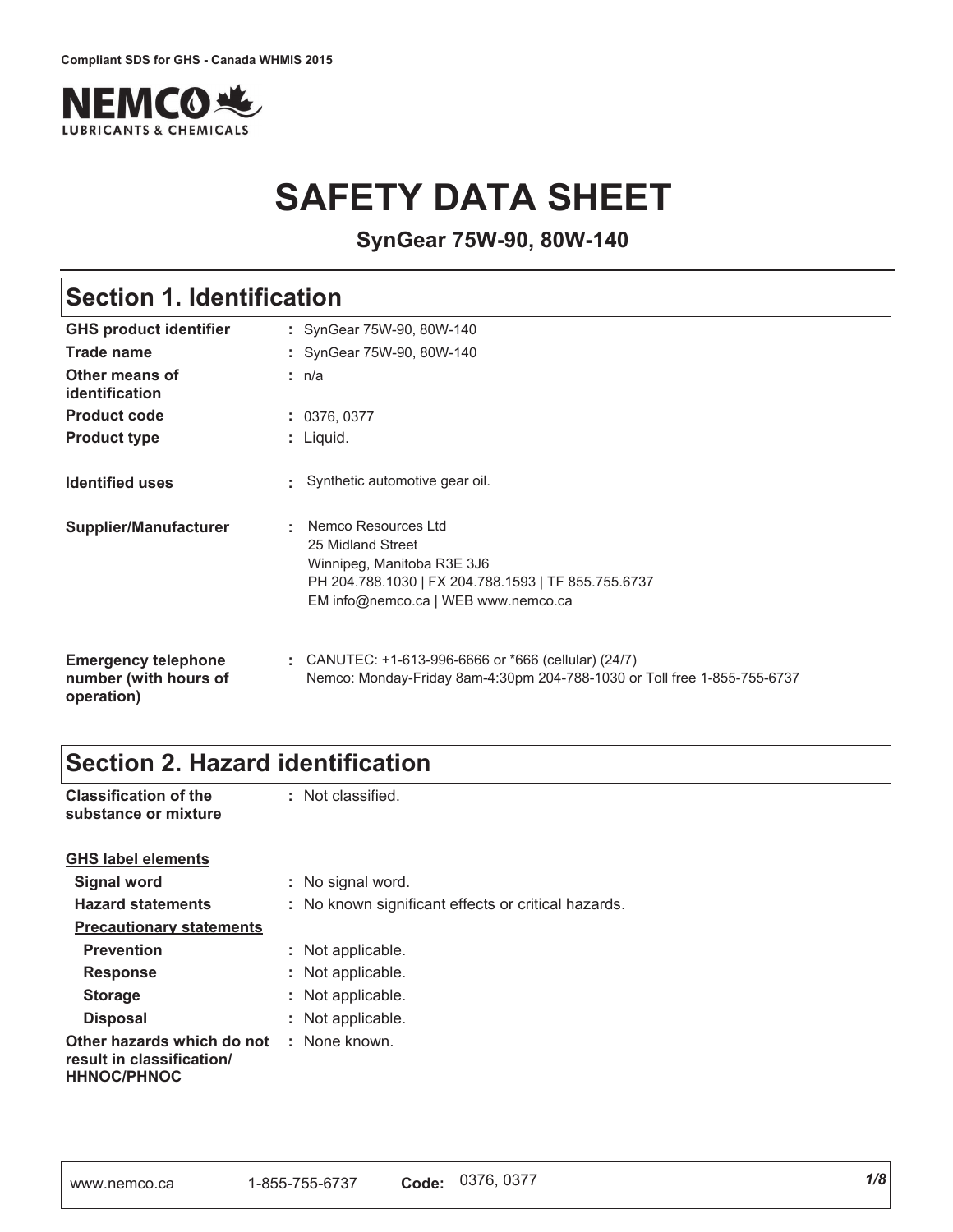**NEMCO头 LUBRICANTS & CHEMICALS** 

SynGear 75W-90, 80W-140

## Section 3. Composition/information on ingredients

| Substance/mixture | : Mixture |
|-------------------|-----------|
| Other means of    | : n/a     |
| identification    |           |

### **CAS number/other identifiers**

| <b>CAS</b> number   | : Not applicable.        |
|---------------------|--------------------------|
| <b>Product code</b> | $\frac{1}{2}$ 0376, 0377 |

There are no ingredients present which, within the current knowledge of the supplier and in the concentrations applicable, are classified as hazardous to health or the environment and hence require reporting in this section.

Occupational exposure limits, if available, are listed in Section 8.

### **Section 4. First-aid measures**

### **Description of necessary first aid measures**

| Eye contact         | : Immediately flush eyes with plenty of water, occasionally lifting the upper and lower<br>eyelids. Check for and remove any contact lenses. Get medical attention if irritation<br>occurs.                                                                                                                                                               |
|---------------------|-----------------------------------------------------------------------------------------------------------------------------------------------------------------------------------------------------------------------------------------------------------------------------------------------------------------------------------------------------------|
| <b>Inhalation</b>   | : Remove victim to fresh air and keep at rest in a position comfortable for breathing.<br>Get medical attention if symptoms occur.                                                                                                                                                                                                                        |
| <b>Skin contact</b> | : Flush contaminated skin with plenty of water. Get medical attention if symptoms<br>occur.                                                                                                                                                                                                                                                               |
| Ingestion           | : Wash out mouth with water. Remove victim to fresh air and keep at rest in a<br>position comfortable for breathing. If material has been swallowed and the exposed<br>person is conscious, give small quantities of water to drink. Do not induce vomiting<br>unless directed to do so by medical personnel. Get medical attention if symptoms<br>occur. |

### Most important symptoms/effects, acute and delayed

| <b>Potential acute health effects</b> |                                                                                                                                |
|---------------------------------------|--------------------------------------------------------------------------------------------------------------------------------|
| Eye contact                           | : No known significant effects or critical hazards.                                                                            |
| <b>Inhalation</b>                     | : No known significant effects or critical hazards.                                                                            |
| <b>Skin contact</b>                   | : No known significant effects or critical hazards.                                                                            |
| Ingestion                             | : No known significant effects or critical hazards.                                                                            |
| <u>Over-exposure signs/symptoms</u>   |                                                                                                                                |
| Eye contact                           | : No known significant effects or critical hazards.                                                                            |
| <b>Inhalation</b>                     | : No known significant effects or critical hazards.                                                                            |
| <b>Skin contact</b>                   | : No known significant effects or critical hazards.                                                                            |
| Ingestion                             | : No known significant effects or critical hazards.                                                                            |
|                                       | <u>Indication of immediate medical attention and special treatment needed, if necessary</u>                                    |
| Notes to physician                    | : Treat symptomatically. Contact poison treatment specialist immediately if large<br>quantities have been ingested or inhaled. |
| <b>Specific treatments</b>            | : No specific treatment.                                                                                                       |
| <b>Protection of first-aiders</b>     | : No action shall be taken involving any personal risk or without suitable training.                                           |
|                                       |                                                                                                                                |

See toxicological information (Section 11)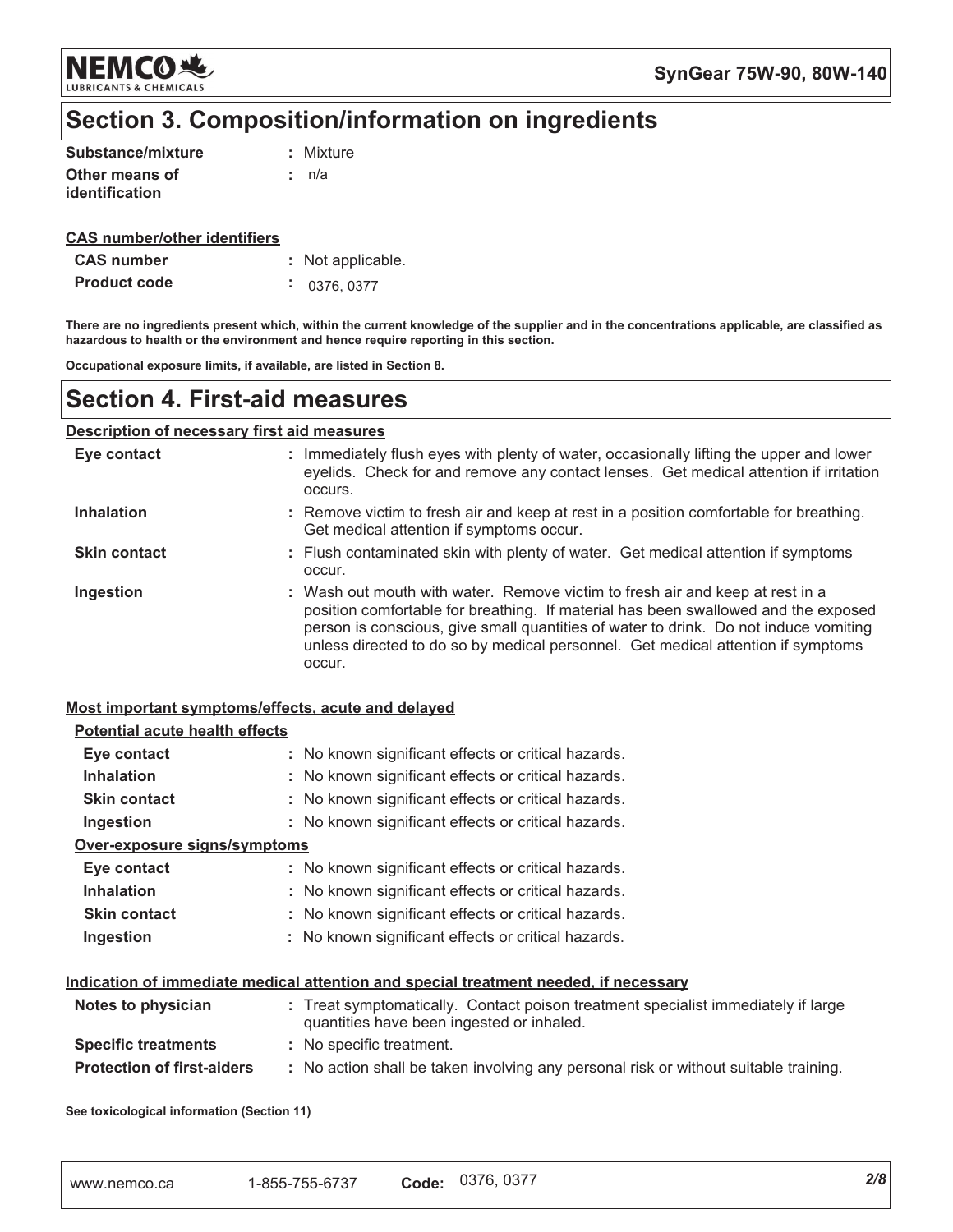

## **Section 5. Fire-fighting measures**

| <b>Extinguishing media</b>                               |                                                                                                                                                                             |
|----------------------------------------------------------|-----------------------------------------------------------------------------------------------------------------------------------------------------------------------------|
| Suitable extinguishing<br>media                          | : Use an extinguishing agent suitable for the surrounding fire.                                                                                                             |
| Unsuitable extinguishing<br>media                        | : None known.                                                                                                                                                               |
| Specific hazards arising<br>from the chemical            | : No specific fire or explosion hazard.                                                                                                                                     |
| <b>Hazardous thermal</b><br>decomposition products       | : No specific data.                                                                                                                                                         |
| <b>Special protective actions</b><br>for fire-fighters   | : No special measures are required.                                                                                                                                         |
| <b>Special protective</b><br>equipment for fire-fighters | : Fire-fighters should wear appropriate protective equipment and self-contained<br>breathing apparatus (SCBA) with a full face-piece operated in positive pressure<br>mode. |

## **Section 6. Accidental release measures**

|                                                       | <b>Personal precautions, protective equipment and emergency procedures</b>                                                                                                                                                                                                                                                                                                                                                                                                                                              |
|-------------------------------------------------------|-------------------------------------------------------------------------------------------------------------------------------------------------------------------------------------------------------------------------------------------------------------------------------------------------------------------------------------------------------------------------------------------------------------------------------------------------------------------------------------------------------------------------|
| For non-emergency<br>personnel                        | : No action shall be taken involving any personal risk or without suitable training.<br>Keep unnecessary and unprotected personnel from entering. Do not touch or walk<br>through spilled material. Put on appropriate personal protective equipment.                                                                                                                                                                                                                                                                   |
|                                                       | For emergency responders : If specialized clothing is required to deal with the spillage, take note of any<br>information in Section 8 on suitable and unsuitable materials. See also the<br>information in "For non-emergency personnel".                                                                                                                                                                                                                                                                              |
| <b>Environmental precautions</b>                      | : Avoid dispersal of spilled material and runoff and contact with soil, waterways,<br>drains and sewers. Inform the relevant authorities if the product has caused<br>environmental pollution (sewers, waterways, soil or air).                                                                                                                                                                                                                                                                                         |
| Methods and materials for containment and cleaning up |                                                                                                                                                                                                                                                                                                                                                                                                                                                                                                                         |
| <b>Spill</b>                                          | : Stop leak if without risk. Move containers from spill area. Prevent entry into sewers,<br>water courses, basements or confined areas. Wash spillages into an effluent<br>treatment plant or proceed as follows. Contain and collect spillage with non-<br>combustible, absorbent material e.g. sand, earth, vermiculite or diatomaceous earth<br>and place in container for disposal according to local regulations (see Section 13).<br>Dispose of via a licensed waste disposal contractor. Note: see Section 1 for |

## **Section 7. Handling and storage**

### **Precautions for safe handling**

| <b>Protective measures</b>                | : Put on appropriate personal protective equipment (see Section 8).                                                                                                                                                                                                    |
|-------------------------------------------|------------------------------------------------------------------------------------------------------------------------------------------------------------------------------------------------------------------------------------------------------------------------|
| Advice on general<br>occupational hygiene | : Eating, drinking and smoking should be prohibited in areas where this material is<br>handled, stored and processed. Workers should wash hands and face before eating,<br>drinking and smoking. See also Section 8 for additional information on hygiene<br>measures. |

emergency contact information and Section 13 for waste disposal.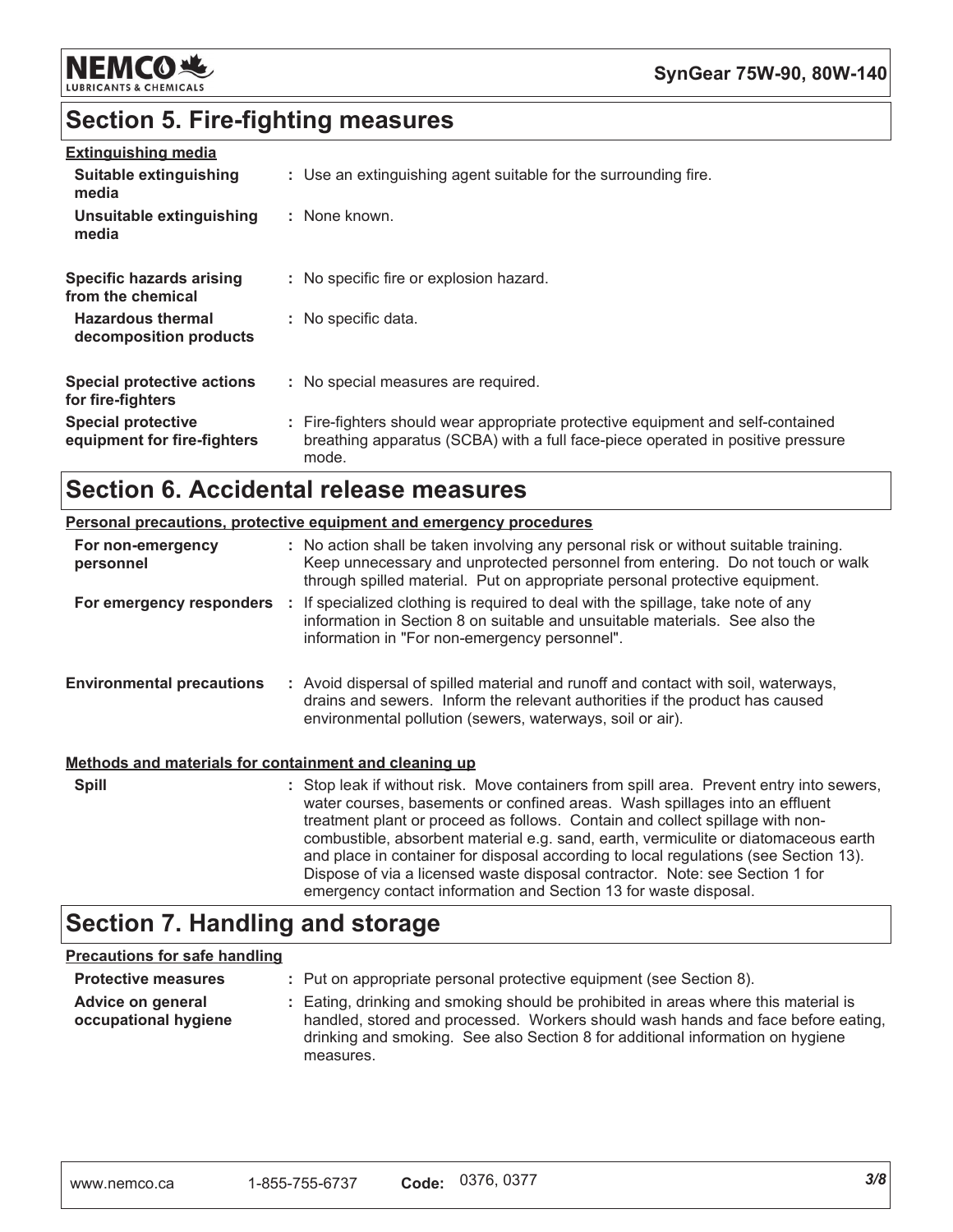

SynGear 75W-90, 80W-140

## **Section 7. Handling and storage**

| Conditions for safe storage, | : Store in accordance with local regulations. Store in original container protected from |
|------------------------------|------------------------------------------------------------------------------------------|
| including any                | direct sunlight in a dry, cool and well-ventilated area, away from incompatible          |
| incompatibilities            | materials (see Section 10) and food and drink. Keep container tightly closed and         |
|                              | sealed until ready for use. Containers that have been opened must be carefully           |
|                              | resealed and kept upright to prevent leakage. Do not store in unlabeled containers.      |
|                              | Use appropriate containment to avoid environmental contamination.                        |

## Section 8. Exposure controls/personal protection

| <b>Control parameters</b>                  |                                                                                                                                                                                                                                                                                                                                                                                                   |
|--------------------------------------------|---------------------------------------------------------------------------------------------------------------------------------------------------------------------------------------------------------------------------------------------------------------------------------------------------------------------------------------------------------------------------------------------------|
| <b>Occupational exposure limits</b>        |                                                                                                                                                                                                                                                                                                                                                                                                   |
| None.                                      |                                                                                                                                                                                                                                                                                                                                                                                                   |
| <b>Appropriate engineering</b><br>controls | : Good general ventilation should be sufficient to control worker exposure to airborne<br>contaminants.                                                                                                                                                                                                                                                                                           |
| <b>Environmental exposure</b><br>controls  | : Emissions from ventilation or work process equipment should be checked to ensure<br>they comply with the requirements of environmental protection legislation.                                                                                                                                                                                                                                  |
| <b>Individual protection measures</b>      |                                                                                                                                                                                                                                                                                                                                                                                                   |
| <b>Hygiene measures</b>                    | : Wash hands, forearms and face thoroughly after handling chemical products, before<br>eating, smoking and using the lavatory and at the end of the working period.<br>Appropriate techniques should be used to remove potentially contaminated clothing.<br>Wash contaminated clothing before reusing. Ensure that eyewash stations and<br>safety showers are close to the workstation location. |
| <b>Eye/face protection</b>                 | : Safety eyewear complying with an approved standard should be used when a risk<br>assessment indicates this is necessary to avoid exposure to liquid splashes, mists,<br>gases or dusts. If contact is possible, the following protection should be worn,<br>unless the assessment indicates a higher degree of protection: safety glasses with<br>side-shields.                                 |
| <b>Skin protection</b>                     |                                                                                                                                                                                                                                                                                                                                                                                                   |
| <b>Hand protection</b>                     | : Chemical-resistant, impervious gloves complying with an approved standard should<br>be worn at all times when handling chemical products if a risk assessment indicates<br>this is necessary.                                                                                                                                                                                                   |
| <b>Body protection</b>                     | : Personal protective equipment for the body should be selected based on the task<br>being performed and the risks involved and should be approved by a specialist<br>before handling this product.                                                                                                                                                                                               |
| Other skin protection                      | : Appropriate footwear and any additional skin protection measures should be<br>selected based on the task being performed and the risks involved and should be<br>approved by a specialist before handling this product.                                                                                                                                                                         |
| <b>Respiratory protection</b>              | : Based on the hazard and potential for exposure, select a respirator that meets the<br>appropriate standard or certification. Respirators must be used according to a<br>respiratory protection program to ensure proper fitting, training, and other important<br>aspects of use.                                                                                                               |

# Section 9. Physical and chemical properties

| <b>Appearance</b>     |                     |
|-----------------------|---------------------|
| <b>Physical state</b> | : Liquid.           |
| Color                 | $:$ Amber.          |
| Odor                  | : Mild hydrocarbon. |
| <b>Odor threshold</b> | : Not available.    |
| рH                    | : Not available.    |
|                       |                     |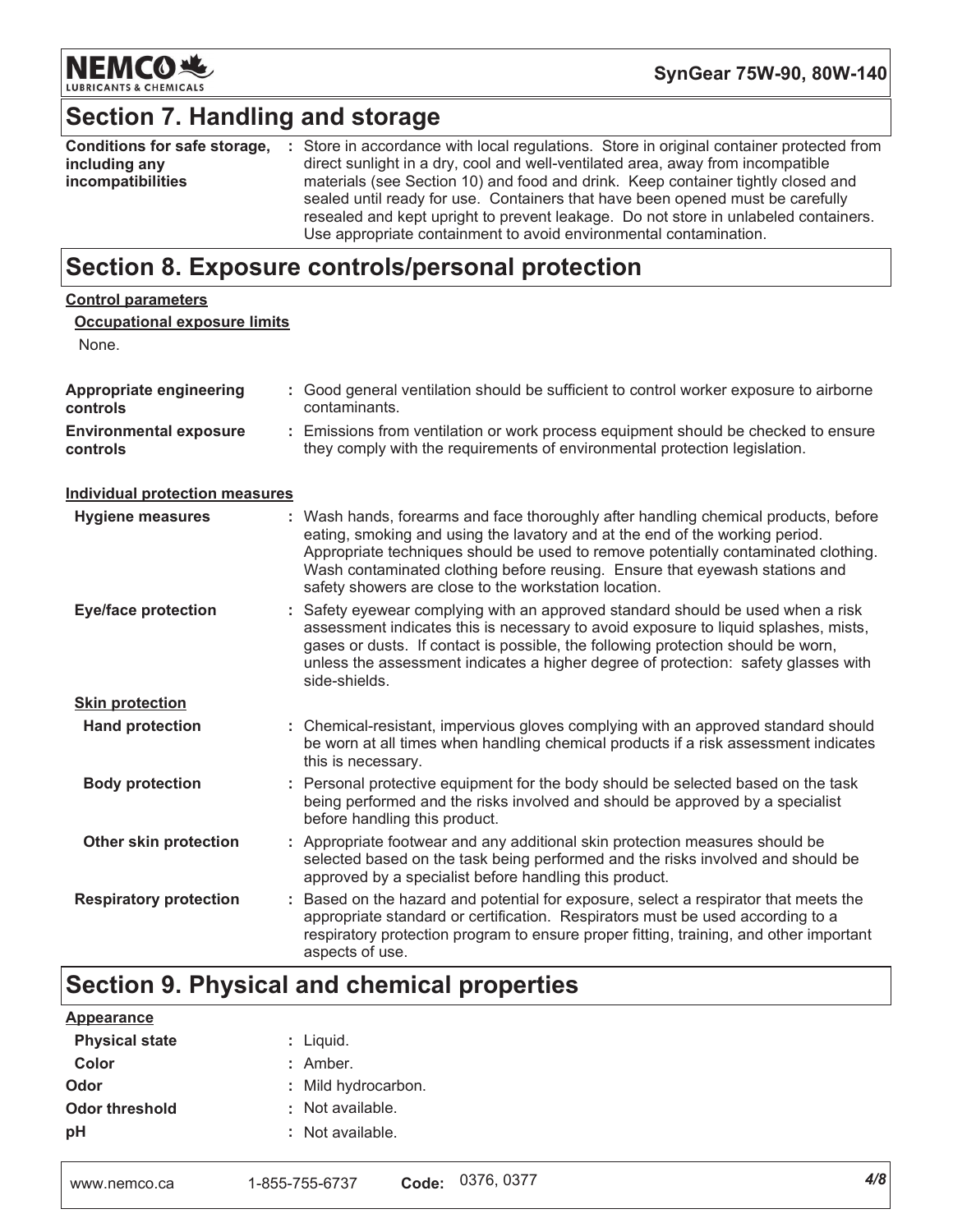

## Section 9. Physical and chemical properties

| <b>Freezing point</b>                             | : $-42$ , $-40^{\circ}$ C ( $-43.6$ , $-40^{\circ}$ F)                       |
|---------------------------------------------------|------------------------------------------------------------------------------|
| <b>Boiling point</b>                              | : Not available.                                                             |
| <b>Flash point</b>                                | : Closed cup: $>180^{\circ}$ C ( $>356^{\circ}$ F)                           |
| <b>Evaporation rate</b>                           | : $\leq 1$ (Ether. = 1)                                                      |
| Flammability (solid, gas)                         | : Not available.                                                             |
| Lower and upper explosive<br>(flammable) limits   | $:$ Not available.                                                           |
| Vapor pressure                                    | $:$ <0.13 kPa (<1 mm Hg) [room temperature]                                  |
| Vapor density                                     | : Not available.                                                             |
| <b>Relative density</b>                           | : 0.87, 0.868                                                                |
| <b>Solubility</b>                                 | : Insoluble in the following materials: cold water and hot water.            |
| <b>Partition coefficient: n-</b><br>octanol/water | $:$ Not available.                                                           |
| <b>Auto-ignition temperature</b>                  | : $>398.88^{\circ}$ C ( $>750^{\circ}$ F)                                    |
| <b>Decomposition temperature</b>                  | $:$ Not available.                                                           |
| <b>Viscosity</b>                                  | : Kinematic: 15, 30.6 cSt $(100^{\circ}C)$<br>Kinematic: 103, 284 cSt (40°C) |

# **Section 10. Stability and reactivity**

| <b>Reactivity</b>                            | : No specific test data related to reactivity available for this product or its ingredients.              |
|----------------------------------------------|-----------------------------------------------------------------------------------------------------------|
| <b>Chemical stability</b>                    | : The product is stable.                                                                                  |
| <b>Possibility of hazardous</b><br>reactions | : Under normal conditions of storage and use, hazardous reactions will not occur.                         |
| <b>Conditions to avoid</b>                   | : No specific data.                                                                                       |
| Incompatible materials                       | : Reactive or incompatible with the following materials: oxidizing materials.                             |
| <b>Hazardous decomposition</b><br>products   | : Under normal conditions of storage and use, hazardous decomposition products<br>should not be produced. |

## **Section 11. Toxicological information**

| Information on toxicological effects |                |       |            |     |
|--------------------------------------|----------------|-------|------------|-----|
| <b>Acute toxicity</b>                |                |       |            |     |
| There is no data available.          |                |       |            |     |
| <b>Irritation/Corrosion</b>          |                |       |            |     |
| There is no data available.          |                |       |            |     |
| <b>Sensitization</b>                 |                |       |            |     |
| There is no data available.          |                |       |            |     |
| <b>Mutagenicity</b>                  |                |       |            |     |
| There is no data available.          |                |       |            |     |
| Carcinogenicity                      |                |       |            |     |
| There is no data available.          |                |       |            |     |
| <b>Reproductive toxicity</b>         |                |       |            |     |
| www.nemco.ca                         | 1-855-755-6737 | Code: | 0376, 0377 | 5/8 |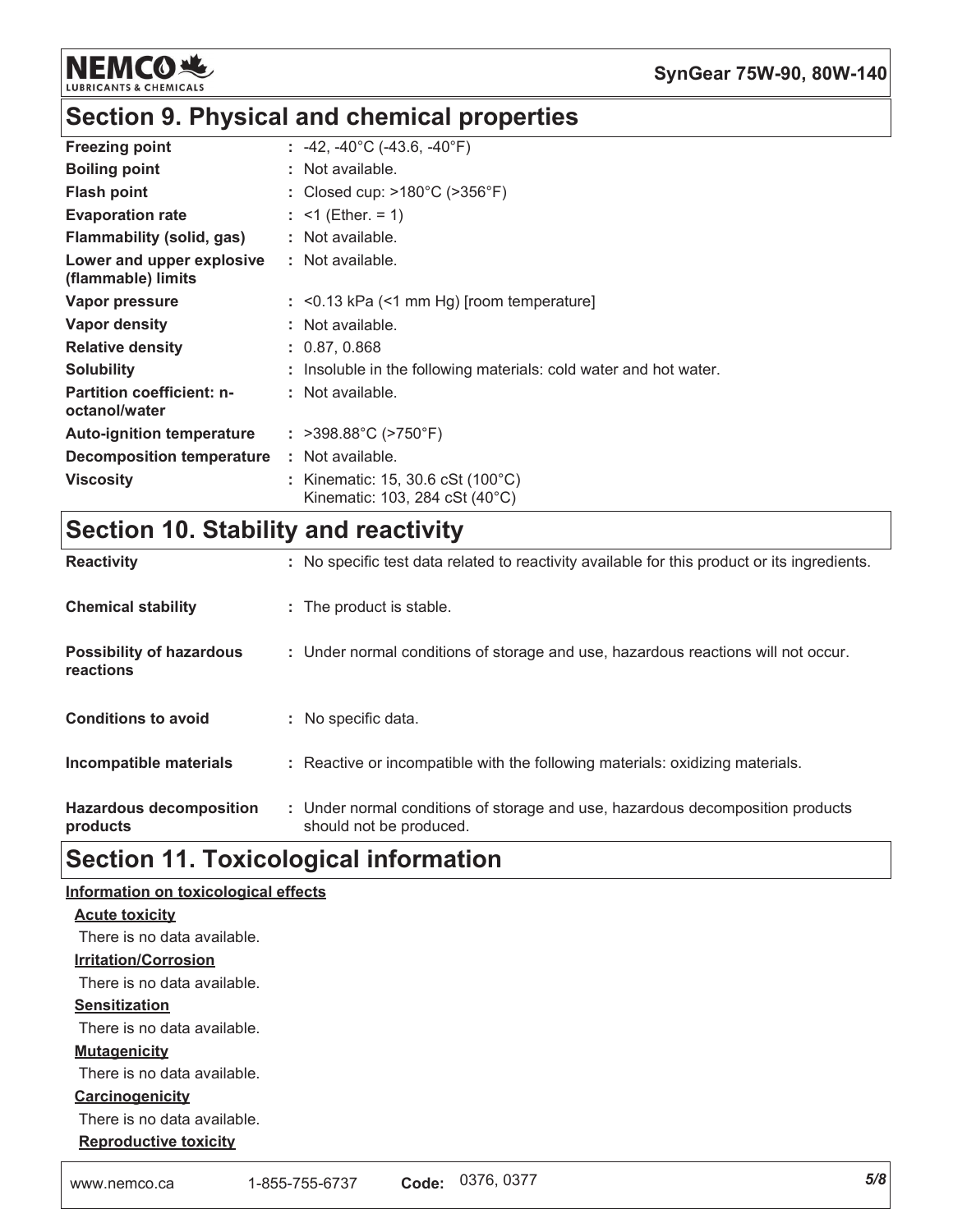

# Section 11. Toxicological information

| There is no data available.                        |    |                                                                                          |
|----------------------------------------------------|----|------------------------------------------------------------------------------------------|
| <b>Teratogenicity</b>                              |    |                                                                                          |
| There is no data available.                        |    |                                                                                          |
| Specific target organ toxicity (single exposure)   |    |                                                                                          |
| There is no data available.                        |    |                                                                                          |
| Specific target organ toxicity (repeated exposure) |    |                                                                                          |
| There is no data available.                        |    |                                                                                          |
| <b>Aspiration hazard</b>                           |    |                                                                                          |
| There is no data available.                        |    |                                                                                          |
|                                                    |    |                                                                                          |
| Information on the likely<br>routes of exposure    |    | : Dermal contact. Eye contact. Inhalation. Ingestion.                                    |
| <b>Potential acute health effects</b>              |    |                                                                                          |
| Eye contact                                        |    | : No known significant effects or critical hazards.                                      |
| <b>Inhalation</b>                                  |    | No known significant effects or critical hazards.                                        |
| Skin contact                                       |    | : No known significant effects or critical hazards.                                      |
| Ingestion                                          |    | : No known significant effects or critical hazards.                                      |
|                                                    |    | Symptoms related to the physical, chemical and toxicological characteristics             |
| Eye contact                                        |    | : No known significant effects or critical hazards.                                      |
| <b>Inhalation</b>                                  |    | : No known significant effects or critical hazards.                                      |
| <b>Skin contact</b>                                |    | : No known significant effects or critical hazards.                                      |
| Ingestion                                          |    | : No known significant effects or critical hazards.                                      |
|                                                    |    | Delayed and immediate effects and also chronic effects from short and long term exposure |
| <b>Short term exposure</b>                         |    |                                                                                          |
| <b>Potential immediate</b><br>effects              |    | : No known significant effects or critical hazards.                                      |
| <b>Potential delayed effects</b>                   |    | : No known significant effects or critical hazards.                                      |
| Long term exposure                                 |    |                                                                                          |
| <b>Potential immediate</b><br>effects              |    | : No known significant effects or critical hazards.                                      |
| <b>Potential delayed effects</b>                   | t. | No known significant effects or critical hazards.                                        |
| <b>Potential chronic health effects</b>            |    |                                                                                          |
| <b>General</b>                                     |    | No known significant effects or critical hazards.                                        |
| Carcinogenicity                                    |    | No known significant effects or critical hazards.                                        |
| <b>Mutagenicity</b>                                |    | No known significant effects or critical hazards.                                        |
| <b>Teratogenicity</b>                              |    | No known significant effects or critical hazards.                                        |
| <b>Developmental effects</b>                       |    | No known significant effects or critical hazards.                                        |
| <b>Fertility effects</b>                           |    | No known significant effects or critical hazards.                                        |

### **Numerical measures of toxicity**

### **Acute toxicity estimates**

There is no data available.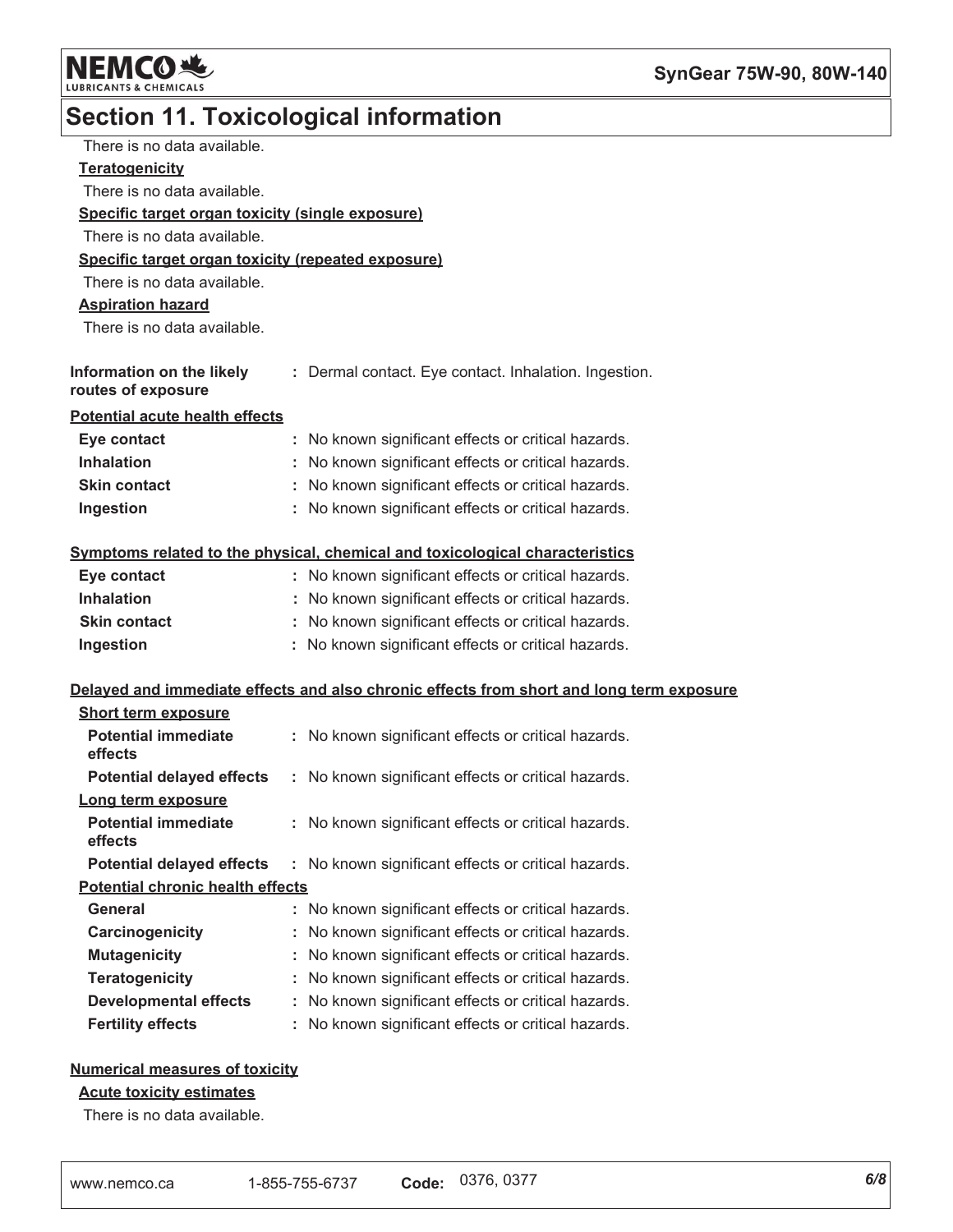

## **Section 12. Ecological information**

### **Toxicity**

There is no data available.

### Persistence and degradability

There is no data available.

### **Bioaccumulative potential**

There is no data available.

### **Mobility in soil**

Other adverse effects : No known significant effects or critical hazards.

## **Section 13. Disposal considerations**

| <b>Disposal methods</b> | : The generation of waste should be avoided or minimized wherever possible.<br>Disposal of this product, solutions and any by-products should comply with the<br>requirements of environmental protection and waste disposal legislation and any<br>regional local authority requirements. Dispose of surplus and non-recyclable<br>products via a licensed waste disposal contractor. Waste should not be disposed of<br>untreated to the sewer unless fully compliant with the requirements of all authorities<br>with jurisdiction. Waste packaging should be recycled. Incineration or landfill |
|-------------------------|-----------------------------------------------------------------------------------------------------------------------------------------------------------------------------------------------------------------------------------------------------------------------------------------------------------------------------------------------------------------------------------------------------------------------------------------------------------------------------------------------------------------------------------------------------------------------------------------------------|
|                         | should only be considered when recycling is not feasible. This material and its<br>container must be disposed of in a safe way. Empty containers or liners may retain<br>some product residues. Avoid dispersal of spilled material and runoff and contact<br>with soil waterways drains and sewers                                                                                                                                                                                                                                                                                                 |

## **Section 14. Transport information**

|                                      | <b>TDG Classification</b> | <b>IMDG</b>              | <b>IATA</b>    |
|--------------------------------------|---------------------------|--------------------------|----------------|
| <b>UN number</b>                     | Not regulated.            | Not regulated.           | Not regulated. |
| <b>UN proper</b><br>shipping name    |                           | $\overline{\phantom{a}}$ |                |
| <b>Transport</b><br>hazard class(es) |                           | $\overline{\phantom{0}}$ |                |
| <b>Packing group</b>                 | $\overline{\phantom{a}}$  | $\overline{\phantom{0}}$ |                |
| <b>Environmental</b><br>hazards      | No.                       | No.                      | No.            |
| <b>Additional</b><br>information     | $\overline{\phantom{a}}$  | $\overline{\phantom{a}}$ |                |

**AERG** : Not applicable